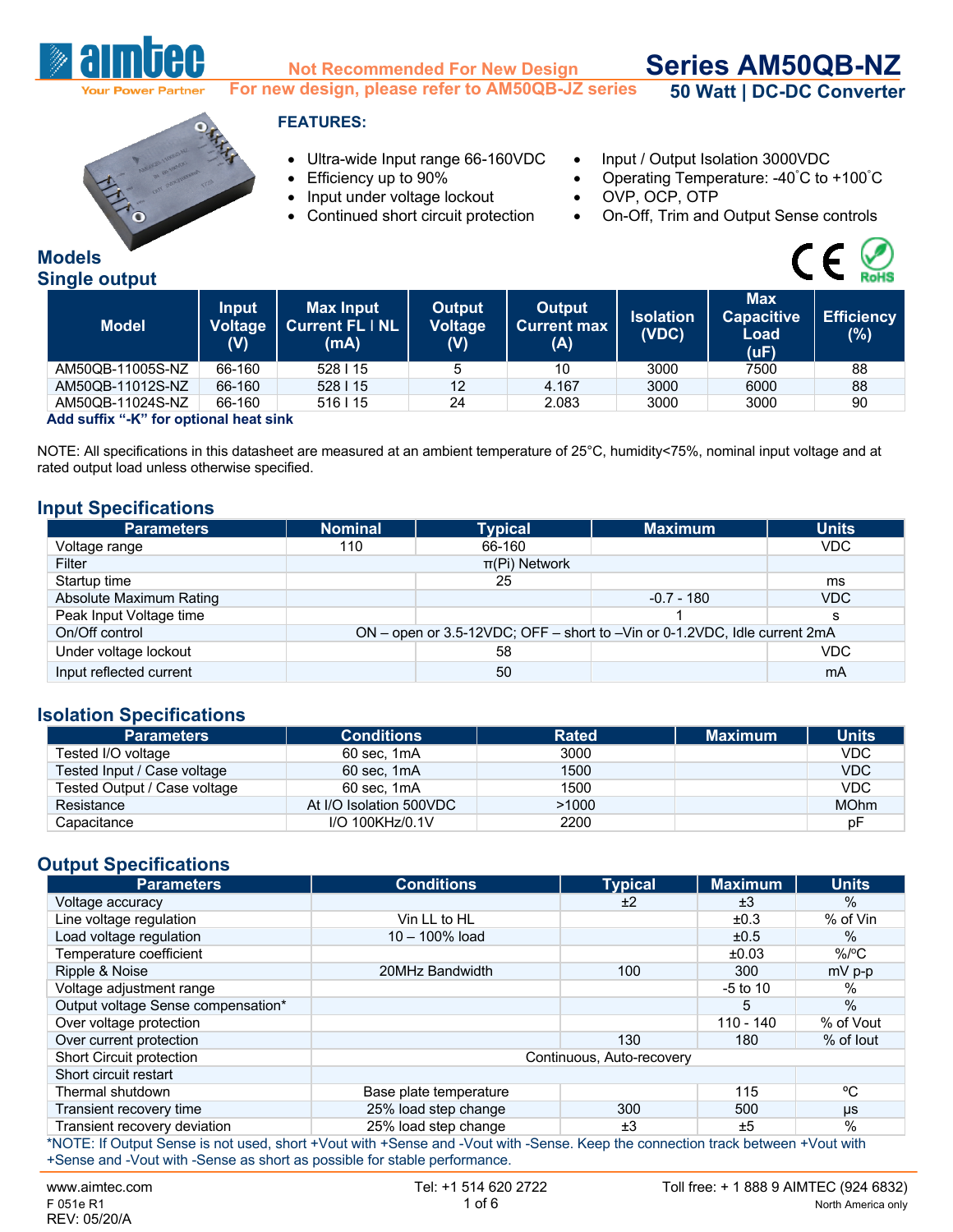

**Not Recommended For New Design For new design, please refer to AM50QB-JZ series**

**Series AM50QB-NZ 50 Watt | DC-DC Converter**

**General Specifications**

| <b>Parameters</b>                  | <b>Conditions</b>                                                   | <b>Minimum</b>                                          | <b>Maximum</b>                    | <b>Units</b>                 |  |  |  |
|------------------------------------|---------------------------------------------------------------------|---------------------------------------------------------|-----------------------------------|------------------------------|--|--|--|
| Switching frequency                | 100% load                                                           | 220                                                     |                                   | <b>KHz</b><br>$\overline{C}$ |  |  |  |
| Base plate temperature             | See derating curves                                                 | $-40$ to $+100$                                         |                                   |                              |  |  |  |
| Storage temperature                | $-55$ to $+125$                                                     |                                                         |                                   |                              |  |  |  |
| Maximum case temperature           |                                                                     |                                                         | 105                               | $\overline{C}$               |  |  |  |
|                                    | Without heatsink - Natural convection                               | 10.7                                                    |                                   |                              |  |  |  |
|                                    | Without heatsink - 200LFM convection                                | 6                                                       |                                   |                              |  |  |  |
|                                    | Without heatsink - 400LFM convection                                | 5                                                       |                                   |                              |  |  |  |
| Thermal resistance                 | Without heatsink - 1000LFM convection                               | 4                                                       |                                   | $\degree$ C/W                |  |  |  |
|                                    | With heatsink - Natural convection                                  | 5.1                                                     |                                   |                              |  |  |  |
|                                    | With heatsink - 200LFM convection                                   | 2.8                                                     |                                   |                              |  |  |  |
|                                    | With heatsink - 400LFM convection                                   | 2.2                                                     |                                   |                              |  |  |  |
|                                    | With heatsink - 1000LFM convection                                  | 1.8                                                     |                                   |                              |  |  |  |
| Cooling                            |                                                                     | Natural convection or forced air                        |                                   |                              |  |  |  |
| <b>Humidity</b>                    | Non-condensing                                                      | 5                                                       | 95                                | %RH                          |  |  |  |
| Case material                      |                                                                     | Black heat resistant plastic (UL94-V0)                  |                                   |                              |  |  |  |
|                                    | Without heatsink                                                    | 46                                                      |                                   |                              |  |  |  |
| Weight                             | With heatsink                                                       | 76                                                      |                                   | g                            |  |  |  |
|                                    | Without heatsink                                                    | $2.39 \times 1.54 \times 0.50$ inches                   | $60.8 \times 39.2 \times 12.7$ mm |                              |  |  |  |
| Dimensions $(L \times W \times H)$ | 2.44 x 1.54 x 1.21 inches<br>62.0 x 39.2 x 30.8 mm<br>With heatsink |                                                         |                                   |                              |  |  |  |
| <b>MTBF</b>                        |                                                                     | >500,000 hours (MIL-HDBK -217F, Ground Benign, t=+25°C) |                                   |                              |  |  |  |
| Maximum soldering temperature      | 1.5mm from case for 10 sec                                          |                                                         | °С<br>300                         |                              |  |  |  |

## **Environment Approval**

| <b>Parameters</b>    | <b>Conditions</b>  |
|----------------------|--------------------|
| Cooling              | EN60068-2-1        |
| Dry heat             | EN60068-2-2        |
| Damp heat            | EN60068-2-30       |
| Shock and Vibrations | <b>IEC/EN61373</b> |

## **Safety Specifications**

| EN 55022, Class B, with external filter & EN 55024: 2010                                                                                                                                                                                                                                                                 | l Parameters |
|--------------------------------------------------------------------------------------------------------------------------------------------------------------------------------------------------------------------------------------------------------------------------------------------------------------------------|--------------|
| IEC 61000-4-2, Contact ±6KV, Air ±8KV, Criteria B<br>IEC 61000-4-3, 10V/m. Criteria A<br>IEC 61000-4-4, ±2KV, Criteria B, with external filter<br>Standards<br>IEC 61000-4-5, ±2KV, Criteria B; EN50155, ±1.8KV; with external filter<br>IEC 61000-4-6, 10Vrms, Criteria A<br>EN50155 100%0%, 10ms, with external filter |              |

### **Pin Out Specifications**

| Pin | <b>Single</b>  |
|-----|----------------|
| 1   | $+V$ in        |
| 2   | On/Off Control |
| 3   | -Vin           |
|     | -Vout          |
| 5   | -Sense         |
| 6   | Trim           |
| 7   | +Sense         |
|     | $+V$ out       |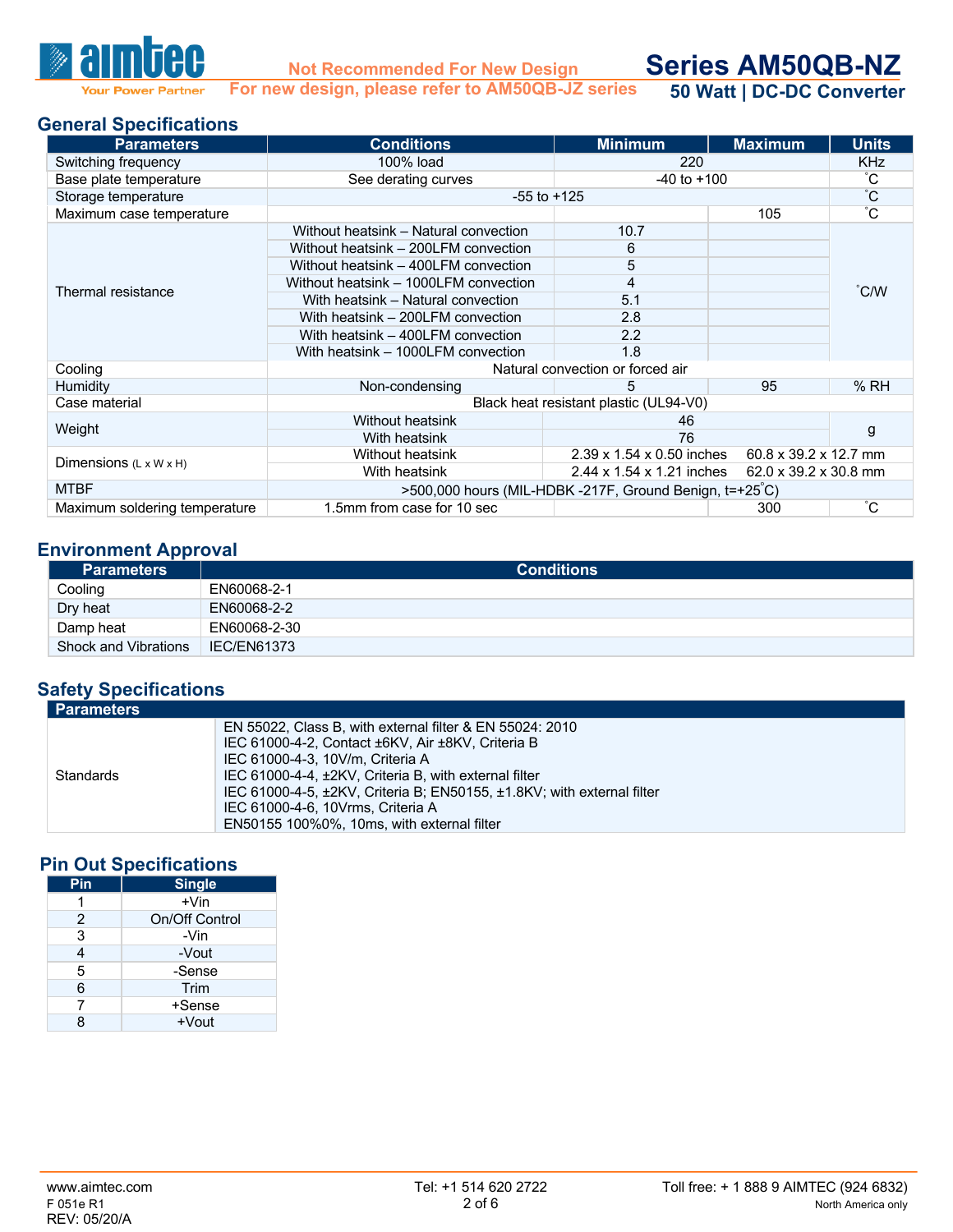

**For new design, please refer to AM50QB-JZ series**

**Series AM50QB-NZ 50 Watt | DC-DC Converter**

**Dimensions**





## **With optional heatsink**









Dimensions: mm (inch) Case Tolerance: ±0.50 (0.02) Pin Tolerance: ± 1.50 (0.06) Pin diameter Tolerance: ±0.10 (0.004) Pin 1, 2, 3, 5, 6 & 7 diameter: 1.00 (0.04) Pin 4 & 8 diameter: 1.50 (0.06) Mounting hole screw torque: max 0.4 N m



DIV: 2.54 x 2.54

Dimensions: mm (inch) Case Tolerance: ±0.50 (0.02) Pin Tolerance: ± 1.50 (0.06) Pin diameter Tolerance: ±0.10 (0.004) Pin 1, 2, 3, 5, 6 & 7 diameter: 1.00 (0.04) Pin 4 & 8 diameter: 1.50 (0.06) Mounting hole screw torque: max 0.4 N m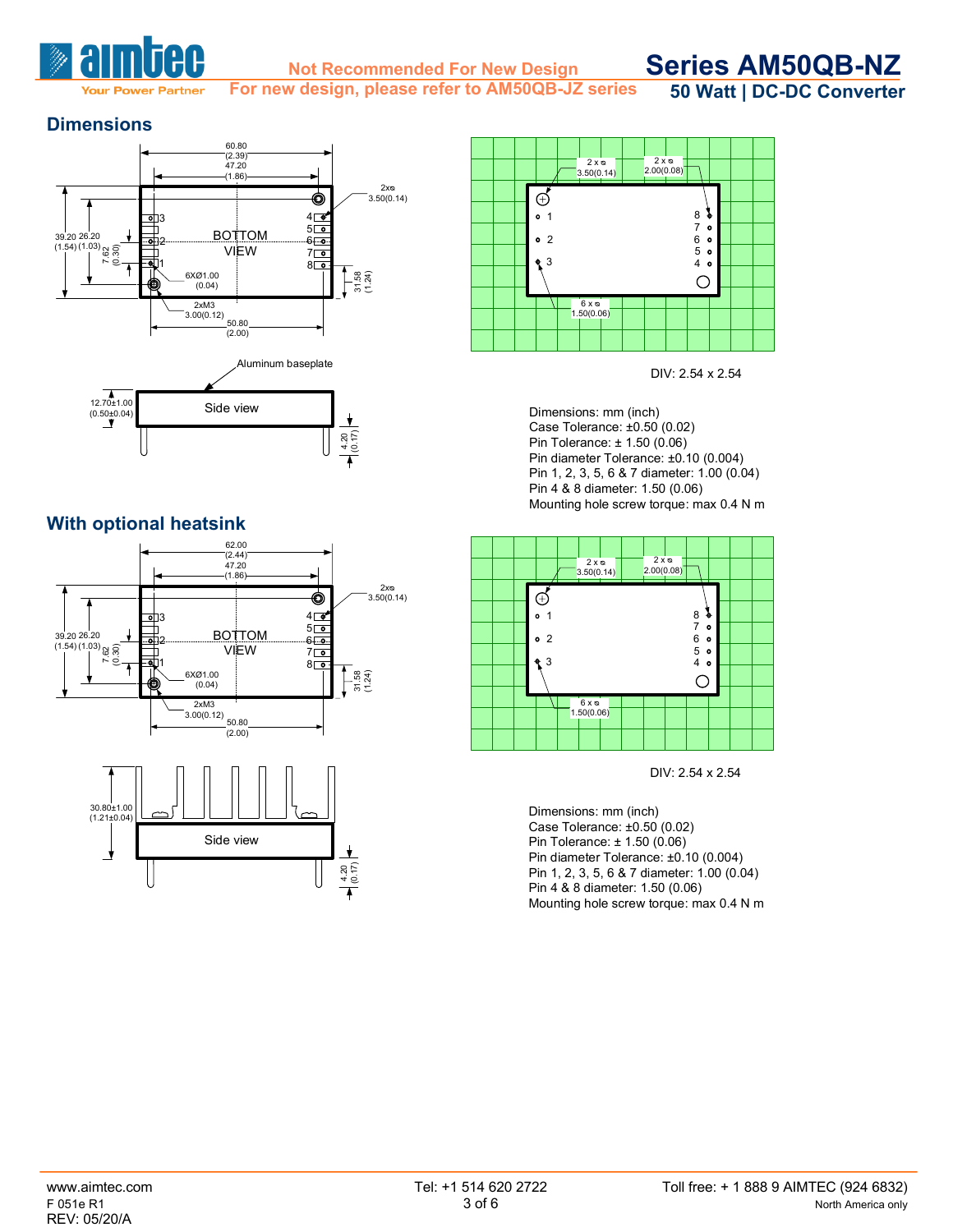

**For new design, please refer to AM50QB-JZ series**

**Series AM50QB-NZ 50 Watt | DC-DC Converter**

## **Derating**

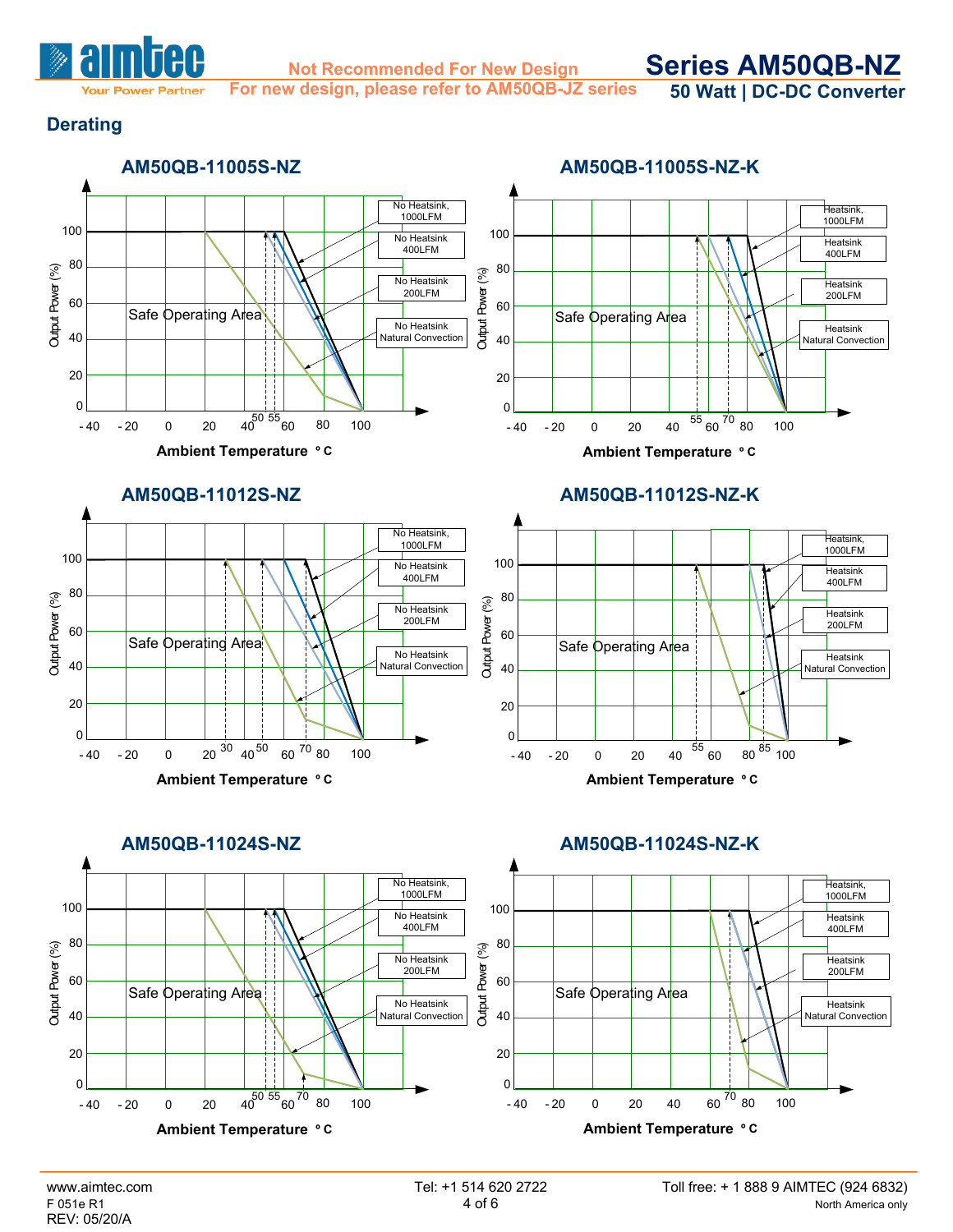

**For new design, please refer to AM50QB-JZ series**

**Series AM50QB-NZ 50 Watt | DC-DC Converter**

# **Typical application circuit**





# **Trimming**

Output voltage can be externally trimmed by utilizing the methods as shown below

## **Fixed Resistor Variable Potentiometer**



Leave open if not used.